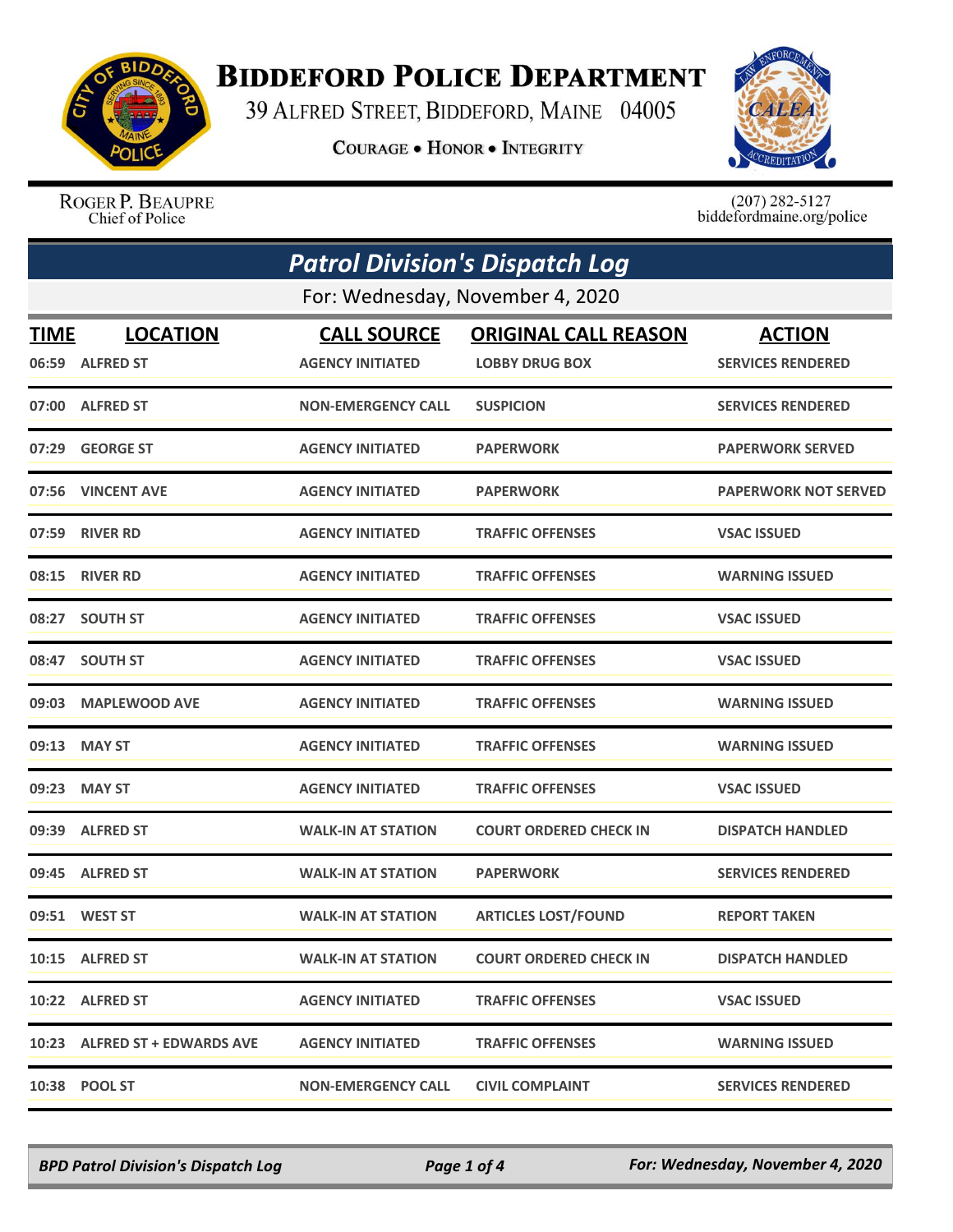| <b>TIME</b> | <b>LOCATION</b><br>10:57 GRANITE ST | <b>CALL SOURCE</b><br><b>AGENCY INITIATED</b> | <b>ORIGINAL CALL REASON</b><br><b>PAPERWORK</b> | <b>ACTION</b><br><b>PAPERWORK SERVED</b> |
|-------------|-------------------------------------|-----------------------------------------------|-------------------------------------------------|------------------------------------------|
|             | 11:04 SOUTH ST                      | <b>NON-EMERGENCY CALL</b>                     | <b>CHECK WELFARE</b>                            | <b>SERVICES RENDERED</b>                 |
|             | 11:09 SOUTH ST                      | <b>NON-EMERGENCY CALL</b>                     | <b>ARTICLES LOST/FOUND</b>                      | <b>SERVICES RENDERED</b>                 |
|             | 11:23 BACON ST                      | <b>WALK-IN AT STATION</b>                     | <b>IDENTITY THEFT</b>                           | <b>REPORT TAKEN</b>                      |
|             | 11:33 ELM ST                        | <b>E-911 CALL</b>                             | <b>SHOPLIFTING</b>                              | <b>REPORT TAKEN</b>                      |
|             | <b>12:00 MAIN ST</b>                | <b>AGENCY INITIATED</b>                       | <b>TRAFFIC OFFENSES</b>                         | <b>WARNING ISSUED</b>                    |
|             | <b>12:10 MAIN ST</b>                | <b>AGENCY INITIATED</b>                       | <b>TRAFFIC OFFENSES</b>                         | <b>VSAC ISSUED</b>                       |
|             | 12:36 MAIN ST + FOSS ST             | <b>AGENCY INITIATED</b>                       | <b>TRAFFIC OFFENSES</b>                         | <b>VSAC ISSUED</b>                       |
|             | 13:32 WATER ST + PIKE ST            | <b>NON-EMERGENCY CALL</b>                     | <b>ALL OTHER</b>                                | <b>SERVICES RENDERED</b>                 |
|             | 14:00 CENTER ST                     | <b>NON-EMERGENCY CALL</b>                     | <b>JUVENILE OFFENSES</b>                        | <b>SERVICES RENDERED</b>                 |
|             | 14:47 ALFRED ST                     | <b>NON-EMERGENCY CALL</b>                     | <b>PAPERWORK</b>                                | <b>SERVICES RENDERED</b>                 |
|             | <b>14:50 HILL ST</b>                | <b>NON-EMERGENCY CALL</b>                     | <b>TRESPASSING</b>                              | <b>SERVICES RENDERED</b>                 |
|             | 15:23 ELM ST                        | <b>NON-EMERGENCY CALL</b>                     | <b>CIVIL COMPLAINT</b>                          | <b>UNFOUNDED</b>                         |
|             | 15:38 ELM ST                        | <b>E-911 CALL</b>                             | 911 MISUSE                                      | <b>DISPATCH HANDLED</b>                  |
|             | 15:38 CRESCENT ST                   | <b>NON-EMERGENCY CALL</b>                     | <b>PROTECTION FROM ABUSE SERVIC</b>             | <b>NO ACTION REQUIRED</b>                |
|             | 15:53 ALFRED ST                     | <b>NON-EMERGENCY CALL</b>                     | <b>DISTURBANCE / NOISE</b>                      | <b>SERVICES RENDERED</b>                 |
|             | 15:58 SOUTH ST + MAPLEWOOD AVE      | <b>AGENCY INITIATED</b>                       | <b>TRAFFIC OFFENSES</b>                         | <b>WARNING ISSUED</b>                    |
|             | 16:04 MAY ST + ORCHARD ST           | <b>AGENCY INITIATED</b>                       | <b>TRAFFIC OFFENSES</b>                         | <b>VSAC ISSUED</b>                       |
|             | 16:14 ALFRED ST                     | <b>WALK-IN AT STATION</b>                     | <b>ASSIST CITIZEN</b>                           | <b>REFERRED OTHER AGENCY</b>             |
|             | 16:18 MAPLEWOOD AVE                 | E-911 CALL                                    | 911 MISUSE                                      | <b>SERVICES RENDERED</b>                 |
|             | 16:22 WEST ST + PROSPECT ST         | <b>AGENCY INITIATED</b>                       | <b>TRAFFIC OFFENSES</b>                         | <b>WARNING ISSUED</b>                    |
|             | 16:26 CENTER ST                     | <b>NON-EMERGENCY CALL</b>                     | <b>JUVENILE OFFENSES</b>                        | <b>UNFOUNDED</b>                         |
|             | 16:40 STONE ST                      | E-911 CALL                                    | 911 MISUSE                                      | <b>SERVICES RENDERED</b>                 |
|             | 16:46 ELM ST                        | E-911 CALL                                    | <b>HARASSMENT</b>                               | <b>SERVICES RENDERED</b>                 |
|             | 17:02 ELM ST + LANDRY ST            | <b>AGENCY INITIATED</b>                       | <b>TRAFFIC OFFENSES</b>                         | <b>WARNING ISSUED</b>                    |

*BPD Patrol Division's Dispatch Log Page 2 of 4 For: Wednesday, November 4, 2020*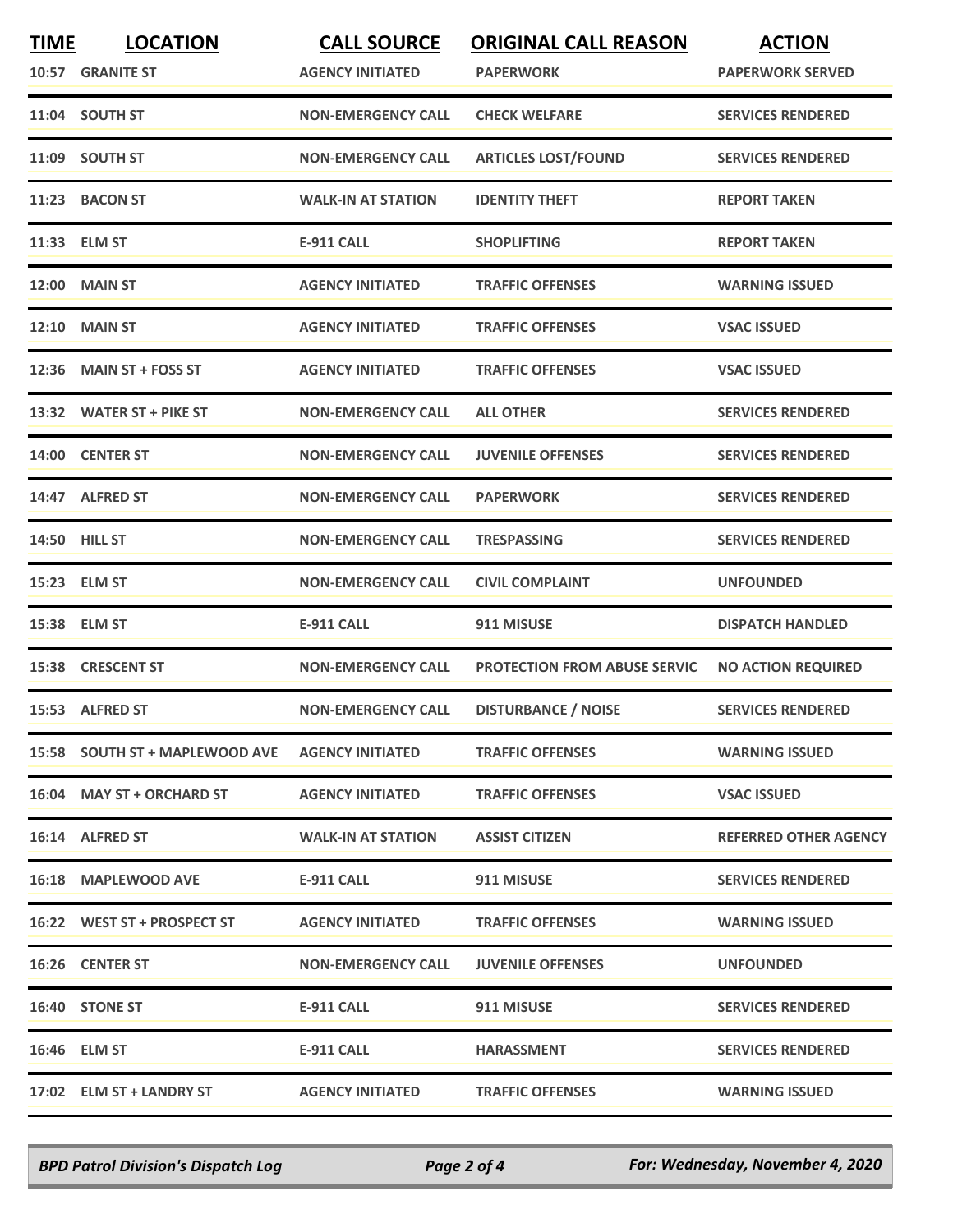| <b>TIME</b> | <b>LOCATION</b>                                                                                               | <b>CALL SOURCE</b>                | <b>ORIGINAL CALL REASON</b>         | <b>ACTION</b>                |
|-------------|---------------------------------------------------------------------------------------------------------------|-----------------------------------|-------------------------------------|------------------------------|
| 17:05       | <b>WILLIAMS CT</b>                                                                                            | <b>NON-EMERGENCY CALL</b>         | <b>SUSPICION</b>                    | <b>SERVICES RENDERED</b>     |
| 17:27       | MILE STRETCH RD + GILBERT PL                                                                                  | <b>AGENCY INITIATED</b>           | <b>TRAFFIC OFFENSES</b>             | <b>WARNING ISSUED</b>        |
|             | 17:38 WENTWORTH ST                                                                                            | <b>AGENCY INITIATED</b>           | <b>PROTECTION FROM ABUSE SERVIC</b> | <b>PAPERWORK SERVED</b>      |
|             | 17:51 SOUTH ST                                                                                                | <b>E-911 CALL</b>                 | 911 MISUSE                          | <b>DISPATCH HANDLED</b>      |
|             | 18:06 BACON ST                                                                                                | <b>NON-EMERGENCY CALL</b>         | <b>DISTURBANCE / NOISE</b>          | <b>SERVICES RENDERED</b>     |
|             | 18:10 ALFRED ST + BACON ST                                                                                    | <b>AGENCY INITIATED</b>           | <b>TRAFFIC OFFENSES</b>             | <b>WARNING ISSUED</b>        |
| 18:22       | <b>ALFRED ST + BACON ST</b>                                                                                   | <b>AGENCY INITIATED</b>           | <b>TRAFFIC OFFENSES</b>             | <b>WARNING ISSUED</b>        |
| 18:22       | <b>MARBLEHEAD LN</b>                                                                                          | <b>AGENCY INITIATED</b>           | <b>SUSPICION</b>                    | <b>SERVICES RENDERED</b>     |
| 18:34       | <b>WASHINGTON ST</b>                                                                                          | <b>AGENCY INITIATED</b>           | <b>TRAFFIC OFFENSES</b>             | <b>WARNING ISSUED</b>        |
|             | 18:46 ALFRED ST + GRAHAM ST                                                                                   | <b>AGENCY INITIATED</b>           | <b>TRAFFIC OFFENSES</b>             | <b>WARNING ISSUED</b>        |
| 18:57       | <b>ALFRED ST + RAY ST</b>                                                                                     | <b>AGENCY INITIATED</b>           | <b>TRAFFIC OFFENSES</b>             | <b>WARNING ISSUED</b>        |
|             | 20:23 ELM ST                                                                                                  | <b>AGENCY INITIATED</b>           | <b>TRAFFIC OFFENSES</b>             | <b>WARNING ISSUED</b>        |
| 20:28       | <b>WATER ST + HIGH ST</b>                                                                                     | <b>AGENCY INITIATED</b>           | <b>TRAFFIC OFFENSES</b>             | <b>WARNING ISSUED</b>        |
|             | 20:28 ALFRED ST + RAY ST                                                                                      | <b>AGENCY INITIATED</b>           | <b>TRAFFIC OFFENSES</b>             | <b>WARNING ISSUED</b>        |
|             | 20:37 STATE ST                                                                                                | <b>WALK-IN AT STATION</b>         | <b>THEFT</b>                        | <b>REPORT TAKEN</b>          |
|             | 20:44 ALFRED ST                                                                                               | <b>WALK-IN AT STATION</b>         | <b>COURT ORDERED CHECK IN</b>       | <b>DISPATCH HANDLED</b>      |
|             | <b>20:54 FALL ST</b>                                                                                          | <b>NON-EMERGENCY CALL</b>         | <b>DISTURBANCE / NOISE</b>          | <b>SERVICES RENDERED</b>     |
|             | <b>20:57 MAIN ST</b>                                                                                          | <b>AGENCY INITIATED</b>           | <b>TRESPASSING</b>                  | <b>SERVICES RENDERED</b>     |
|             | 21:17 ELM ST                                                                                                  | <b>AGENCY INITIATED</b>           | <b>SUSPICION</b>                    | <b>BUILDING CHECK/SECURE</b> |
|             | 21:28 INNER CIR                                                                                               | <b>NON-EMERGENCY CALL</b>         | <b>CHECK WELFARE</b>                | <b>NO TRANSPORT</b>          |
|             | 21:32 ALFRED ST + MAY ST                                                                                      | AGENCY INITIATED TRAFFIC OFFENSES |                                     | <b>SUMMONS ISSUED</b>        |
|             | OFFENDER: JOELLE A THYNG  AGE: 22  RESIDENT OF: LEBANON, ME<br><b>CHARGE: OPERATE VEHICLE WITHOUT LICENSE</b> |                                   |                                     |                              |
|             | 21:48 POOL ST                                                                                                 | <b>NON-EMERGENCY CALL</b>         | <b>ARTICLES LOST/FOUND</b>          | <b>REPORT TAKEN</b>          |
|             | <b>22:40 FALL ST</b>                                                                                          | <b>NON-EMERGENCY CALL</b>         | <b>DISTURBANCE / NOISE</b>          | <b>UNFOUNDED</b>             |
|             | 23:15 INNER CIR                                                                                               | <b>NON-EMERGENCY CALL</b>         | <b>MENTAL ILLNESS CASES</b>         | <b>SERVICES RENDERED</b>     |
|             |                                                                                                               |                                   |                                     |                              |

*BPD Patrol Division's Dispatch Log Page 3 of 4 For: Wednesday, November 4, 2020*